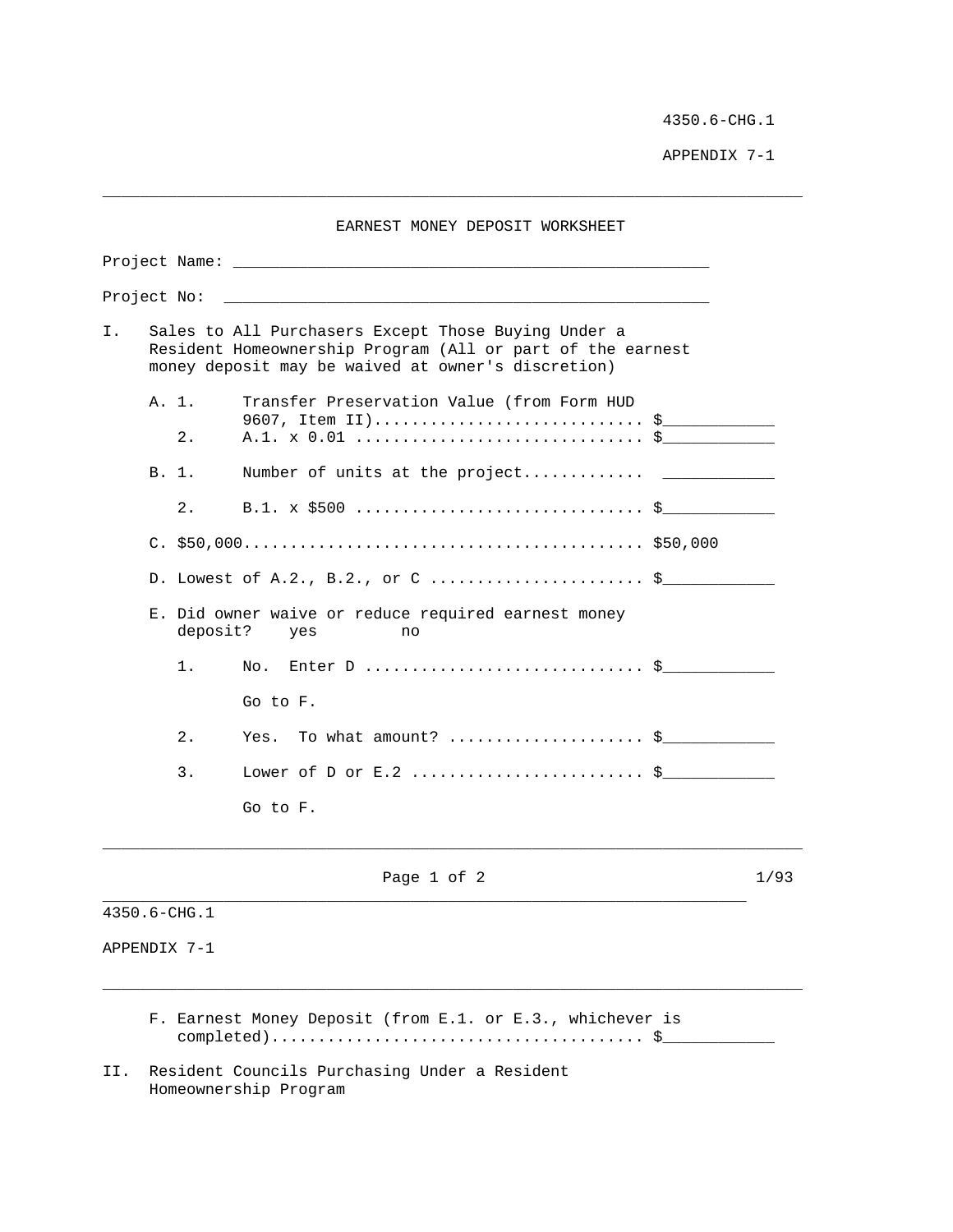| Α.             |                    |                                                                                                                                                                                                                                                                                                                                                           |              |  |  |  |  |  |  |
|----------------|--------------------|-----------------------------------------------------------------------------------------------------------------------------------------------------------------------------------------------------------------------------------------------------------------------------------------------------------------------------------------------------------|--------------|--|--|--|--|--|--|
| Β.             |                    |                                                                                                                                                                                                                                                                                                                                                           |              |  |  |  |  |  |  |
| $\mathsf{C}$ . |                    | 75 percent of occupied units $(B \times .75)$                                                                                                                                                                                                                                                                                                             |              |  |  |  |  |  |  |
| D.             |                    | \$200 from each unit that represents<br>75 percent of occupied units (C x \$200)  \$                                                                                                                                                                                                                                                                      |              |  |  |  |  |  |  |
|                | units.             | The amount in Line D is the earnest money deposit<br>required. At owner's option, the earnest money<br>deposit may come from pledged security deposits of<br>at least \$200 from each of 75 percent of occupied                                                                                                                                           |              |  |  |  |  |  |  |
| 1/93           |                    | Page 2 of 2                                                                                                                                                                                                                                                                                                                                               |              |  |  |  |  |  |  |
|                |                    |                                                                                                                                                                                                                                                                                                                                                           | 4350.6-CHG.1 |  |  |  |  |  |  |
|                |                    |                                                                                                                                                                                                                                                                                                                                                           | APPENDIX 7-2 |  |  |  |  |  |  |
|                |                    | NOTIFICATION TO NONPROFIT ORGANIZATIONS OF THE AVAILABILITY<br>FOR SALE OF A MULTIFAMILY HOUSING PROJECT                                                                                                                                                                                                                                                  |              |  |  |  |  |  |  |
|                | Please send to:    | All Housing Sponsors, Other Nonprofit<br>Organizations and Nonprofit<br>Clearinghouses Which Have Expressed<br>Interest in Purchasing Multifamily<br>Housing Projects in (Name of Community)                                                                                                                                                              |              |  |  |  |  |  |  |
| Subject:       | Name of project    |                                                                                                                                                                                                                                                                                                                                                           |              |  |  |  |  |  |  |
|                | Project address    |                                                                                                                                                                                                                                                                                                                                                           |              |  |  |  |  |  |  |
|                | State and Zip Code |                                                                                                                                                                                                                                                                                                                                                           |              |  |  |  |  |  |  |
|                |                    |                                                                                                                                                                                                                                                                                                                                                           |              |  |  |  |  |  |  |
|                |                    | Subject property is for sale under the Low-Income<br>Housing Preservation and Resident Homeowners hip Program<br>(Title VI of the National Affordable Housing Act)<br>administered by the U.S. Department of Housing and Urban<br>Development (HUD). This program is designed to preserve<br>low-income affordability restrictions in multifamily housing |              |  |  |  |  |  |  |

projects. If you purchase the project you will be required to maintain its low-income affordability restrictions for the project's remaining useful life.